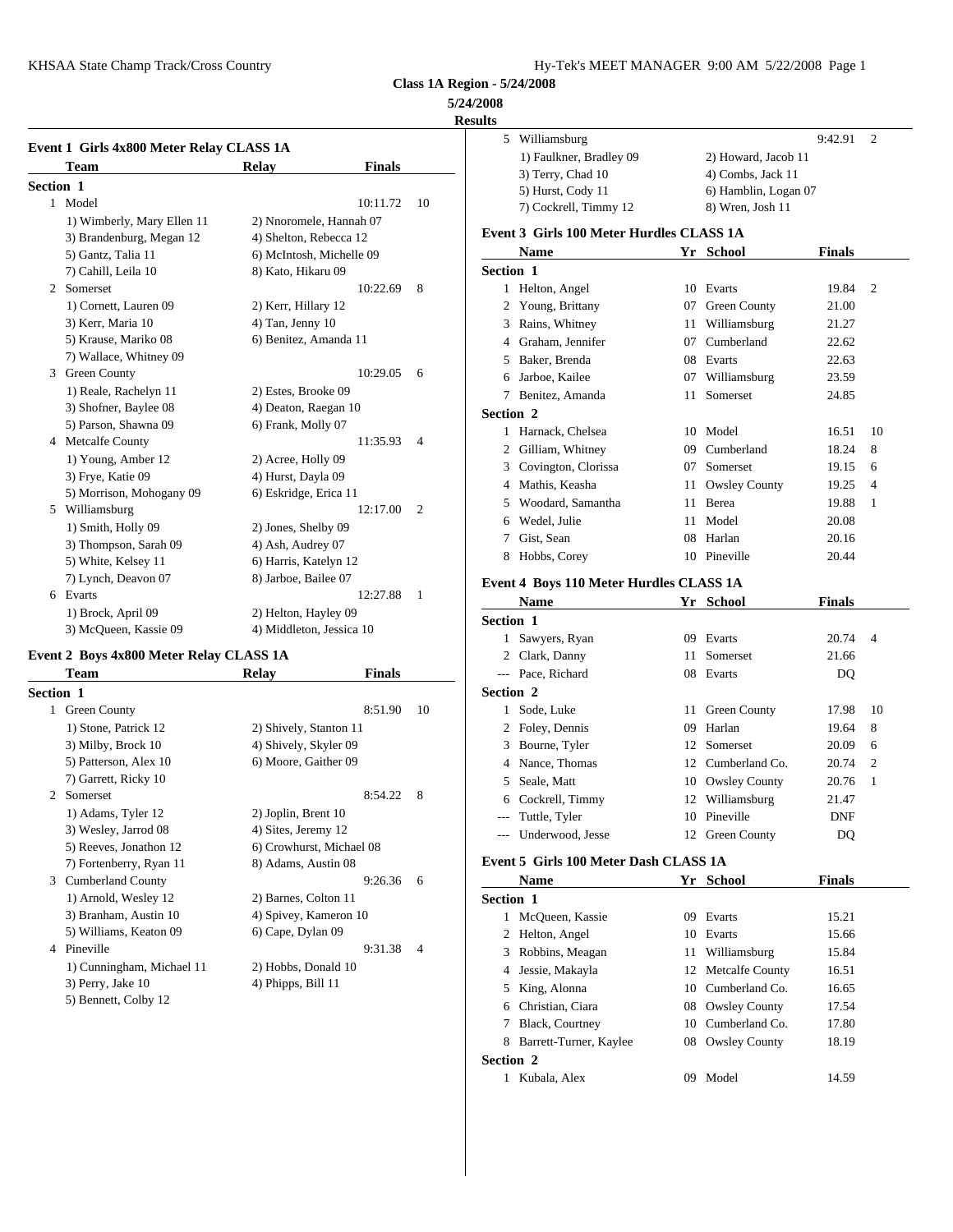**5/24/2008**

| Results |  |
|---------|--|

|                  |                                                    |    |                    |               |                | results                 |
|------------------|----------------------------------------------------|----|--------------------|---------------|----------------|-------------------------|
|                  | Section 2  (Event 5 Girls 100 Meter Dash CLASS 1A) |    |                    |               |                | $\mathcal{F}$<br>Evart: |
|                  | <b>Name</b>                                        |    | Yr School          | <b>Finals</b> |                | $1)$ Bo                 |
|                  | 2 Rouse, Cindy                                     |    | 10 Harlan          | 14.67         |                | $3)$ Sm                 |
| 3                | Green, Brooke                                      |    | 09 Lynn Camp       | 15.33         |                | <b>Section 2</b>        |
| 4                | Paul, Ariel                                        |    | 12 Metcalfe County | 15.62         |                | Mode                    |
|                  | --- Smith, Tiffany                                 |    | 08 Pineville       | FS.           |                | 1) Ku                   |
| <b>Section 3</b> |                                                    |    |                    |               |                | $3)$ Nn                 |
|                  | 1 Pratt, Kaylyn                                    |    | 12 Model           | 13.17         | 10             | 5) Mc                   |
| 2                | Dunn, CeQuinta                                     |    | 10 Green County    | 13.75         | 8              | $7)$ Do                 |
| 3                | Elliot, Mary                                       |    | 12 Pineville       | 13.76         | 6              | Green<br>2              |
| 4                | Bethel, Jakeisha                                   | 07 | Somerset           | 13.95         | $\overline{4}$ | $1)$ Fro                |
| 5.               | Alexander, Sabra                                   | 11 | Somerset           | 14.03         | $\overline{c}$ | $3)$ Ge                 |
| 6                | Peace, Miranda                                     | 07 | Williamsburg       | 14.10         | $\mathbf{1}$   | 5) Re<br>3<br>Some      |
|                  | 7 Tinsley, Marisha                                 | 11 | Cumberland         | 14.80         |                | $1)$ Al                 |
|                  | Event 6 Boys 100 Meter Dash CLASS 1A               |    |                    |               |                | $3)$ Be                 |
|                  |                                                    |    |                    |               |                | 5) Ho                   |
|                  | <b>Name</b>                                        | Yr | School             | <b>Finals</b> |                | $7)$ To                 |
| Section 1        |                                                    |    |                    |               |                |                         |

# **Section 1** 1 Hurst, Cody 11 Williamsburg 20.33 **Section 2** 1 Polson, Blake 11 Cumberland 12.95 2 Gibson, Michael 09 Harlan 13.05 3 Sehmann, Andrew 09 Model 13.72 **Section 3** 1 Simmons, Lance 11 Cumberland 12.07 6 2 Getachew, Napolion 12 Oneida Baptist 12.10 4 3 Burton, Donovan 08 Green County 12.16 2 4 Cape, Dylan 09 Cumberland Co. 12.26 5 Forrester, Andrew 11 Evarts 12.58 6 Wagner, Sidney 11 Lynn Camp 12.63 7 Chesebro, Blake 09 Berea 13.20 **Section 4** 1 Cole, John 12 Somerset 11.13 10 2 Deleon, Daniel 11 Metcalfe County 11.81 8 3 Rarrieck, Kyle 09 Pineville 12.16 1 4 Shirley, Latrel 12 Metcalfe County 12.27 5 Townsend, DJ 08 Somerset 12.28 6 Rogers, Zeth 11 Green County 12.33 7 Evans, AY 10 Pineville 12.52 8 Smith, Joe 11 Evarts 12.66

# **Event 7 Girls 4x200 Meter Relay CLASS 1A**

| Team                                                                                                                                                                                                                                      | Relay                                                                                                                                                                                        | <b>Finals</b>      |                | <b>INTOC</b>                                                                  |
|-------------------------------------------------------------------------------------------------------------------------------------------------------------------------------------------------------------------------------------------|----------------------------------------------------------------------------------------------------------------------------------------------------------------------------------------------|--------------------|----------------|-------------------------------------------------------------------------------|
| <b>Section 1</b>                                                                                                                                                                                                                          |                                                                                                                                                                                              |                    |                | 1)P                                                                           |
| Metcalfe County<br>1<br>1) Shirley, Lanisha 09<br>3) Robertson, Emily 07<br>5) Acree, Holly 09<br>7) Frye, Katie 09<br>2 Red Bird<br>1) Fogleman, Joella 10<br>3) Jackson, Kayla 10<br>5) Sizemore, Ashley 10<br>7) Caldwell, Samantha 11 | 2) Young, Amber 12<br>4) Eskridge, Erica 11<br>6) Jessie, Makayla 12<br>8) Paul, Ariel 12<br>2) Kreitzer, Kaitlyn 08<br>4) Perkins, Cristi 12<br>6) Berry, Akela 08<br>8) Brock, Meredith 08 | 2:03.84<br>2:06.19 | $\overline{1}$ | $3)$ C<br>$5)$ F<br>Section 2<br>Gree<br>$1)$ G<br>$3)$ B<br>$5)$ C<br>$7)$ C |
|                                                                                                                                                                                                                                           |                                                                                                                                                                                              |                    |                |                                                                               |

| πω               |                          |                           |    |
|------------------|--------------------------|---------------------------|----|
|                  | 3 Evarts                 | 2:09.56                   |    |
|                  | 1) Bowman, Nikki 09      | 2) Baker, Brenda 08       |    |
|                  | 3) Smith, Olivia 09      | 4) McQueen, Kassie 09     |    |
| <b>Section 2</b> |                          |                           |    |
|                  | 1 Model                  | 1:52.87                   | 10 |
|                  | 1) Kubala, Alex 09       | 2) Nnoromele, Nmeli 12    |    |
|                  | 3) Nnoromele, Hannah 07  | 4) Harnack, Chelsea 10    |    |
|                  | 5) McIntosh, Michelle 09 | 6) Pratt, Kaylyn 12       |    |
|                  | 7) Dong, Amy 08          | 8) Shelton, Rebecca 12    |    |
|                  | 2 Green County           | 1:55.85                   | 8  |
|                  | 1) Frost, Val 11         | 2) Young, Brittany 07     |    |
|                  | 3) Gettings, Cheyenne 09 | 4) Dunn, CeQuinta 10      |    |
|                  | 5) Reale, Rachelyn 11    | 6) Sallee, Paige 09       |    |
|                  | 3 Somerset               | 1:56.53                   | 6  |
|                  | 1) Alexander, Sabra 11   | 2) Covington, Clorissa 07 |    |
|                  | 3) Bethel, Jakeisha 07   | 4) Jones, Rolisa 10       |    |
|                  | 5) Holts, Reaghan 11     | 6) Kerr, Hillary 12       |    |
|                  | 7) Townsend, Kenzie 07   | 8) Wallace, Whitney 09    |    |
|                  | 4 Pineville              | 1:58.86                   | 4  |
|                  | 1) Hobbs, Corey 10       | 2) Elliot, Mary 12        |    |
|                  | 3) Sutton, Chelsea 08    | 4) Smith, Chelsea 09      |    |
|                  | 5) Brooks, Lacey 09      | 6) Smith, Tiffany 08      |    |
|                  | 5 Harlan                 | 2:00.65                   | 2  |
|                  | 1) Davenport, Shawna 10  | 2) Rouse, Cindy 10        |    |
|                  | 3) Whitaker, Anna 09     | 4) Rouse, Amber 07        |    |
|                  | 5) Gist, Sean 08         |                           |    |
|                  | 6 Lynn Camp              | 2:04.27                   |    |
|                  | 1) Roskopf, Brooke 08    | 2) Bright, Samantha 08    |    |
|                  | 3) Grubb, Chelsea 10     | 4) Burke, Merita 07       |    |
|                  | 5) Mason, Kayla 11       |                           |    |
|                  | 7 Williamsburg           | 2:07.67                   |    |
|                  | 1) Harris, Katelyn 12    | 2) Perkins, Sarah 07      |    |
|                  | 3) Jarboe, Kailee 07     | 4) White, Kelsey 11       |    |
|                  | 5) Peace, Miranda 07     | 6) Rains, Whitney 11      |    |
|                  | 7) Robbins, Meagan 11    | 8) Stonher, Megan 10      |    |
|                  | 8 Cumberland County      | 2:08.31                   |    |
|                  | 1) Black, Courtney 10    | 2) King, Alonna 10        |    |
|                  | 3) Long, Monica 08       | 4) Nation, Kristie 09     |    |
|                  | 5) White, Kim 12         | 6) Cooper, Hanah 08       |    |
|                  |                          |                           |    |

## **Event 8 Boys 4x200 Meter Relay CLASS 1A**

|                  | <b>Team</b>             | <b>Relay</b>            | <b>Finals</b> |                |
|------------------|-------------------------|-------------------------|---------------|----------------|
| <b>Section 1</b> |                         |                         |               |                |
| $\mathbf{I}$     | Model                   |                         | 1:43.85       | $\overline{4}$ |
|                  | $1)$ Price, Jim $12$    | 2) Sehmann, Andrew 09   |               |                |
|                  | 3) Caldwell, Chris 10   | 4) Schumann, Matthew 12 |               |                |
|                  | 5) Fligor, Caleb 11     |                         |               |                |
|                  | <b>Section 2</b>        |                         |               |                |
| 1                | Green County            |                         | 1:36.67       | 10             |
|                  | 1) Garrett, Ricky 10    | 2) Newby, Cameron 11    |               |                |
|                  | 3) Burton, Donovan 08   | 4) Rogers, Zeth 11      |               |                |
|                  | 5) Calhoun, Brenton 11  | 6) Taylor, Matthew 11   |               |                |
|                  | 7) Campbell, Jeffrey 11 | 8) Stone, Patrick 12    |               |                |
|                  |                         |                         |               |                |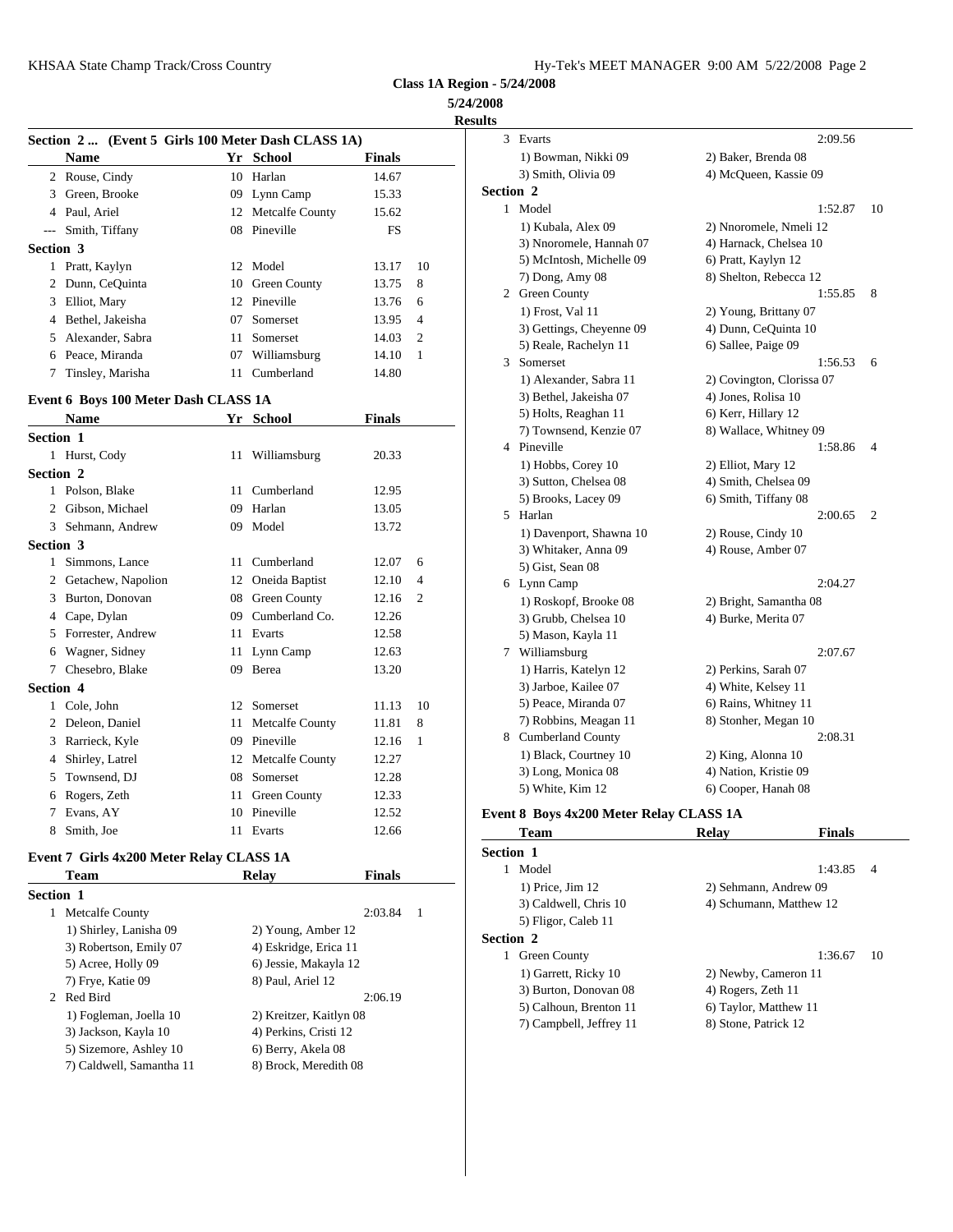**5/24/2008 Result** 

|  |  | $\mathbf{A} = \mathbf{A}$ (Figure 4.000 Metric Delay CI ACC 1.4) |  |  |
|--|--|------------------------------------------------------------------|--|--|

| Section 2  (Event 8 Boys 4x200 Meter Relay CLASS 1A) |                           |               |                | 3         | Shiv              |
|------------------------------------------------------|---------------------------|---------------|----------------|-----------|-------------------|
| <b>Team</b>                                          | <b>Relay</b>              | <b>Finals</b> |                | 4         | Barr              |
| 2 Pineville                                          |                           | 1:37.71       | 8              | 5         | Terr              |
| 1) Rarrieck, Kyle 09                                 | 2) Tuttle, Tyler 10       |               |                | 6         | Moc               |
| 3) Evans, AY 10                                      | 4) Woolum, Tyler 11       |               |                | 7         | Con               |
| 5) Brittain, Barrett 11                              | 6) Fuson, Jesse 11        |               |                | 8         | Hug               |
| 3 Harlan                                             |                           | 1:43.49       | 6              | 9         | Seal              |
| 1) Taylor, Cameron 09                                | 2) Gibson, Michael 09     |               |                | 10        | <b>Brar</b>       |
| 3) Robinson, Eric 11                                 | 4) Spurlock, Tony 10      |               |                | 11        | Wei               |
| 5) Hensley, Allen 11                                 | 6) Napier, Robert 12      |               |                | 12        | Will              |
| 4 Evarts                                             |                           | 1:44.31       | $\mathfrak{2}$ | 13        | Fusc              |
| 1) Gajos, Scott 12                                   | 2) Forrester, Andrew 11   |               |                | 14        | Hob               |
| 3) Smith, Joe 11                                     | 4) Howard, Justin 09      |               |                | 15        | <b>Bish</b>       |
| 5 Williamsburg                                       |                           | 1:45.38       | 1              | 16        | Mos               |
| 1) Taylor, Steven 10                                 | 2) Fleenor, Cory 10       |               |                |           |                   |
| 3) Combs, Jack 11                                    | 4) Lowrie, Christopher 09 |               |                | Event 11  |                   |
| 5) Brown, Dusty 10                                   | 6) Terry, Chad 10         |               |                |           | Tea               |
| 7) Hurst, Cody 11                                    | 8) Cockrell, Timmy 12     |               |                | Section 1 |                   |
| 6 Metcalfe County                                    |                           | 1:47.36       |                |           | 1 Lyn             |
| 1) Parnell, Enoch 11                                 | 2) Basil, Chris 09        |               |                |           | $1)$ G            |
| 3) Shirley, Patrick 12                               | 4) Clark, Evan 12         |               |                |           | $3)$ B            |
| 5) Grey, Jordan 10                                   |                           |               |                |           | 5) B              |
| 7 Red Bird                                           |                           | 1:48.44       |                | 2         | Meto              |
| 1) Asher, Kalen 10                                   | 2) Fogleman, Mark 12      |               |                |           | 1) P              |
| 3) Nantz, Trent 09                                   | 4) Wagers, Chris 09       |               |                |           | $3)$ Je           |
| 5) Mosley, Cody 09                                   | 6) Nantz, Cody 08         |               |                |           | 5) R              |
| 7) Young, Erik 07                                    | 8) Howard, Derrick 12     |               |                |           | 7) M              |
| Somerset                                             |                           | <b>DNF</b>    |                | 3         | Will              |
| 1) Jackson, Derrick 09                               | 2) Troxtel, Josh 10       |               |                |           | $1)$ Ja           |
| 3) Withers, Barry 12                                 | 4) Goodwin, Laron 12      |               |                |           | 3) R              |
| 5) Weller, Carl 11                                   | 6) Cole, John 12          |               |                |           | 5) T              |
| 7) Townsend, DJ 08                                   | 8) Coleman, Jordan 11     |               |                |           | 7) S <sub>1</sub> |

# **Event 9 Girls 1600 Meter Run CLASS 1A**

**Section 1**

|                  | <b>Name</b>                           | Yr | <b>School</b>          | <b>Finals</b> |                |                | 1) Ca            |
|------------------|---------------------------------------|----|------------------------|---------------|----------------|----------------|------------------|
| <b>Section 1</b> |                                       |    |                        |               |                |                | $3)$ Kr          |
|                  | Wimberly, Mary Ellen                  | 11 | Model                  | 5:37.03       | 10             |                | 5) Ba            |
| 2                | Deaton, Raegan                        | 10 | Green County           | 5:39.48       | 8              | 5              | 7) Jac<br>Evart: |
| 3                | Cornett, Lauren                       | 09 | Somerset               | 5:49.95       | 6              |                | $1)$ He          |
| 4                | Estes, Brooke                         | 09 | Green County           | 5:58.32       | $\overline{4}$ |                | 3) Mi            |
| 5                | Hurst, Dayla                          | 09 | <b>Metcalfe County</b> | 6:03.73       | $\overline{2}$ | Section 2      |                  |
| 6                | Cahill, Leila                         | 10 | Model                  | 6:09.91       | 1              | 1.             | Some             |
| 7                | Kerr, Maria                           | 10 | Somerset               | 6:26.96       |                |                | $1)$ Al          |
| 8                | Koluba, Garmai                        | 07 | Oneida Baptist         | 6:34.63       |                |                | $3)$ Wa          |
| 9                | Barrett-Turner, Kaylee                | 08 | <b>Owsley County</b>   | 6:42.58       |                |                | $5)$ To          |
| 10               | Jones, Shelby                         | 09 | Williamsburg           | 6:47.55       |                |                | 7) Bal           |
| 11               | Helton, Hayley                        | 09 | Evarts                 | 6:51.03       |                | $\mathfrak{D}$ | Mode             |
| 12               | Davenport, Shawna                     | 10 | Harlan                 | 7:03.35       |                |                | 1) Ku            |
| 13               | Ash, Audrey                           | 07 | Williamsburg           | 7:07.24       |                |                | $3)$ We          |
| 14               | Middleton, Jessica                    |    | 10 Evarts              | 7:26.01       |                |                | $5)$ Lo          |
|                  | Event 10 Boys 1600 Meter Run CLASS 1A |    |                        |               |                |                | 7) Pra           |
|                  |                                       |    |                        |               |                | $\mathcal{R}$  | Green            |
|                  | <b>Name</b>                           | Yr | <b>School</b>          | <b>Finals</b> |                |                | $1)$ Fro         |

1 Sites, Jeremy 12 Somerset 4:58.77 10 2 Joplin, Brent 10 Somerset 5:02.83 8

| ts |                  |    |                   |         |    |
|----|------------------|----|-------------------|---------|----|
| 3  | Shively, Stanton |    | 11 Green County   | 5:05.91 | 6  |
| 4  | Barrett, Brian   |    | 12 Evarts         | 5:12.80 | 4  |
| 5  | Terry, Chad      | 10 | Williamsburg      | 5:14.58 | 2  |
| 6  | Moore, Gaither   | 09 | Green County      | 5:18.17 | -1 |
| 7  | Combs, Jack      | 11 | Williamsburg      | 5:25.76 |    |
| 8  | Hughes, Michael  | 08 | Model             | 5:26.37 |    |
| 9  | Seale, Matt      |    | 10 Owsley County  | 5:27.22 |    |
| 10 | Branham, Austin  | 10 | Cumberland Co.    | 5:32.99 |    |
| 11 | Weidlich, Andrew |    | 11 Oneida Baptist | 5:33.14 |    |
| 12 | Williams, Keaton | 09 | Cumberland Co.    | 5:54.49 |    |
| 13 | Fuson, Dylan     | 08 | Evarts            | 6:04.72 |    |
| 14 | Hobbs, Donald    | 10 | Pineville         | 6:04.92 |    |
| 15 | Bishop, Ian      | 10 | Owsley County     | 6:47.58 |    |
|    | 16 Mosley, Cody  | 09 | Red Bird          | 7:27.65 |    |

# **Event 11 Girls 4x100 Meter Relay CLASS 1A**

|                  | <b>Team</b>              | <b>Relay</b>              | <b>Finals</b> |    |
|------------------|--------------------------|---------------------------|---------------|----|
| <b>Section 1</b> |                          |                           |               |    |
|                  | 1 Lynn Camp              |                           | 58.63         |    |
|                  | 1) Green, Brooke 09      | 2) Roskopf, Brooke 08     |               |    |
|                  | 3) Bright, Samantha 08   | 4) Grubb, Chelsea 10      |               |    |
|                  | 5) Burke, Merita 07      |                           |               |    |
|                  | 2 Metcalfe County        |                           | 1:00.02       |    |
|                  | 1) Paul, Ariel 12        | 2) Shirley, Lanisha 09    |               |    |
|                  | 3) Jessie, Makayla 12    | 4) Norris, Lindsey 12     |               |    |
|                  | 5) Robertson, Emily 07   | 6) Henline, Shelby 09     |               |    |
|                  | 7) Morrison, Mohogany 09 | 8) Bennett, Brittany 09   |               |    |
|                  | 3 Williamsburg           |                           | 1:00.13       |    |
|                  | 1) Jarboe, Kailee 07     | 2) Monhollen, Erica 10    |               |    |
|                  | 3) Robbins, Meagan 11    | 4) Hoffman, Kat 11        |               |    |
|                  | 5) Thompson, Sarah 09    | 6) Peace, Miranda 07      |               |    |
|                  | 7) Stonher, Megan 10     | 8) Ash, Audrey 07         |               |    |
|                  | 4 Red Bird               |                           | 1:00.17       |    |
|                  | 1) Caldwell, Samantha 11 | 2) Sizemore, Ashley 10    |               |    |
|                  | 3) Kreitzer, Kaitlyn 08  | 4) Berry, Akela 08        |               |    |
|                  | 5) Barrett, Kasey 07     | 6) Brock, Meredith 08     |               |    |
|                  | 7) Jackson, Kayla 10     | 8) Kelly, Kenzie 07       |               |    |
|                  | 5 Evarts                 |                           | 1:00.78       |    |
|                  | 1) Helton, Angel 10      | 2) Bowman, Nikki 09       |               |    |
|                  | 3) Middleton, Jessica 10 | 4) McQueen, Kassie 09     |               |    |
| <b>Section 2</b> |                          |                           |               |    |
|                  | 1 Somerset               |                           | 55.34         | 10 |
|                  | 1) Alexander, Sabra 11   | 2) Bethel, Jakeisha 07    |               |    |
|                  | 3) Wallace, Whitney 09   | 4) Jones, Rolisa 10       |               |    |
|                  | 5) Townsend, Kenzie 07   | 6) Covington, Clorissa 07 |               |    |
|                  | 7) Baker, Bethany 10     |                           |               |    |
|                  | 2 Model                  |                           | 55.71         | 8  |
|                  | 1) Kubala, Alex 09       | 2) Dong, Amy 08           |               |    |
|                  | 3) Wedel, Julie 11       | 4) Nnoromele, Nmeli 12    |               |    |
|                  | 5) Loy, Sara 09          | 6) Harnack, Chelsea 10    |               |    |
|                  | 7) Pratt, Kaylyn 12      | 8) Nnoromele, Hannah 07   |               |    |
|                  | 3 Green County           |                           | 55.73         | 6  |
|                  | 1) Frost, Val 11         | 2) Young, Brittany 07     |               |    |
|                  | 3) Gettings, Cheyenne 09 | 4) Dunn, CeQuinta 10      |               |    |
|                  | 5) Reale, Rachelyn 11    | 6) Sallee, Paige 09       |               |    |
|                  |                          |                           |               |    |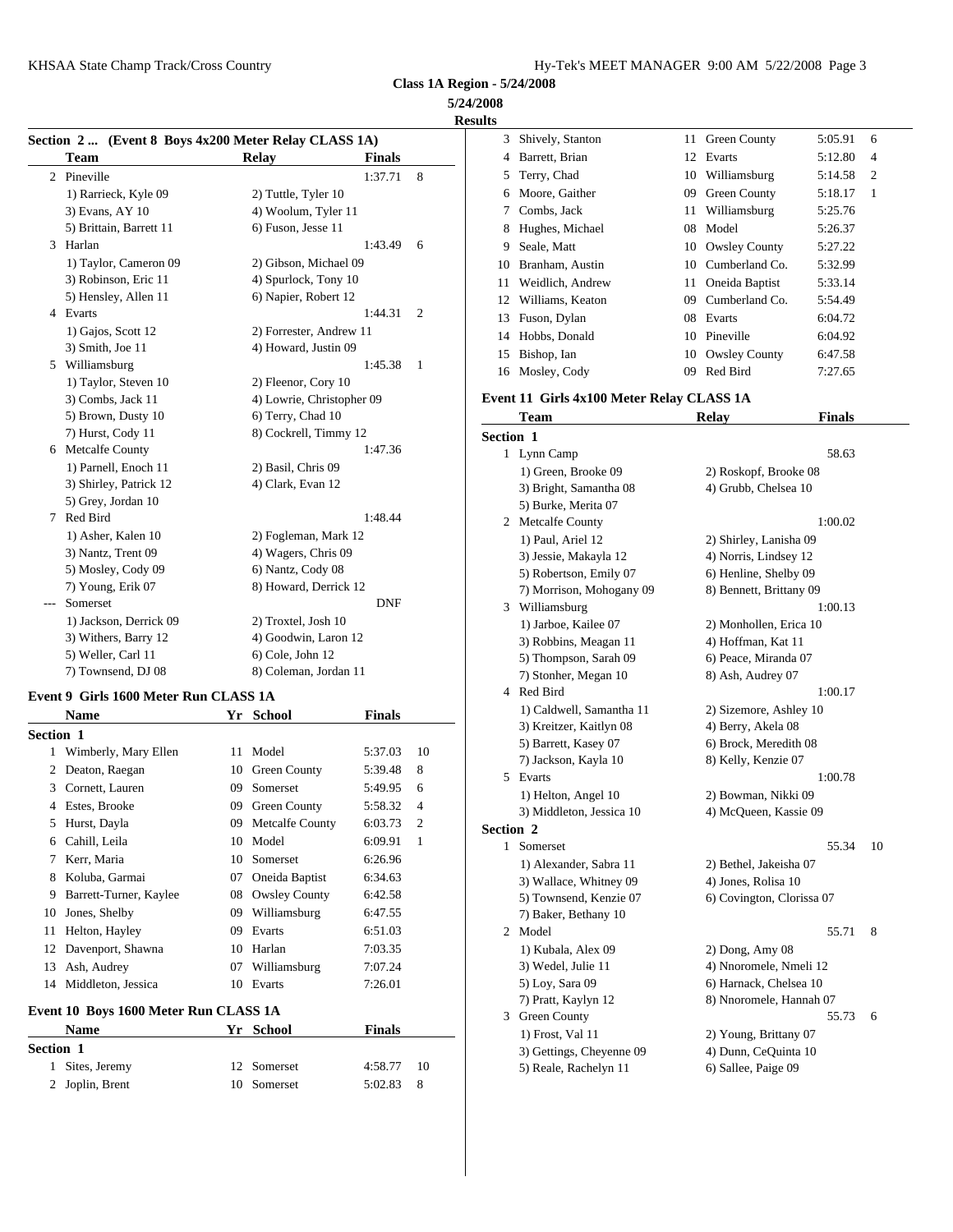|                  |                                                       |                       |               |                | 5/24/2008      |
|------------------|-------------------------------------------------------|-----------------------|---------------|----------------|----------------|
|                  |                                                       |                       |               |                | <b>Results</b> |
|                  | Section 2 (Event 11 Girls 4x100 Meter Relay CLASS 1A) |                       |               | Gree           |                |
|                  | Team                                                  | Relay                 | <b>Finals</b> |                | $1)$ U         |
| 4                | <b>Cumberland County</b>                              |                       | 56.29         | $\overline{4}$ | $3)$ B         |
|                  | 1) Long, Monica 08                                    | 2) Cooper, Hanah 08   |               |                | 5) C           |
|                  | 3) White, Kim 12                                      | 4) Nation, Kristie 09 |               |                | 7) St          |
|                  | 5) King, Alonna 10                                    | 6) Black, Courtney 10 |               |                | Event 13       |
| 5                | Harlan                                                |                       | 56.53         | $\overline{c}$ | Nan            |
|                  | 1) Davenport, Shawna 10                               | 2) Gist, Sean 08      |               |                | Section 1      |
|                  | 3) Rouse, Amber 07                                    | 4) Rouse, Cindy 10    |               |                | Patte          |
|                  | 5) Whitaker, Anna 09                                  |                       |               |                |                |
| 6                | Pineville                                             |                       | 56.55         | -1             | <b>Broy</b>    |
|                  | 1) Hobbs, Corey 10                                    | 2) Brooks, Lacey 09   |               |                | Section 2      |
|                  | 3) Smith, Chelsea 09                                  | 4) Elliot, Mary 12    |               |                | Eskr           |
|                  | 5) Smith, Tiffany 08                                  | 6) Sutton, Chelsea 08 |               |                | Harr           |
|                  |                                                       |                       |               |                | Real<br>3      |
|                  | Event 12 Boys 4x100 Meter Relay CLASS 1A              |                       |               |                | Fogl<br>4      |
|                  | Team                                                  | <b>Relay</b>          | <b>Finals</b> |                | Frye           |
| <b>Section 1</b> |                                                       |                       |               |                | Ellis          |
| $\mathbf{1}$     | Cumberland                                            |                       | 51.29         |                | Koli           |

| 1            | Cumberland                |                         | 51.29 |                | 7              | Kolub      |
|--------------|---------------------------|-------------------------|-------|----------------|----------------|------------|
|              | 1) Clark, Shequille 10    | 2) Carruba, Dylan 10    |       |                | Section 3      |            |
|              | 3) Graham, Ben 09         | 4) Polson, Blake 11     |       |                | $\mathbf{1}$   | Nnoro      |
| Section 2    |                           |                         |       |                | 2              | Smith      |
| $\mathbf{1}$ | Somerset                  |                         | 46.32 | 10             | 3              | Perki      |
|              | 1) Cole, John 12          | 2) Jackson, Derrick 09  |       |                | 4              | Tan, J     |
|              | 3) Troxtel, Josh 10       | 4) Townsend, DJ 08      |       |                | 5              | Rouse      |
|              | 5) Coleman, Jordan 11     | 6) Weller, Carl 11      |       |                |                | Kerr,      |
|              | 7) Goodwin, Laron 12      | 8) Withers, Barry 12    |       |                | 6              |            |
|              | 2 Cumberland County       |                         | 47.46 | 8              | Event 14 B     |            |
|              | 1) Cape, Dylan 09         | 2) Riley, Tyler 10      |       |                |                | <b>Nam</b> |
|              | 3) Arnold, Wesley 12      | 4) Spivey, Kameron 10   |       |                | Section 1      |            |
|              | 5) Nance, Thomas 12       | 6) Barnes, Colton 11    |       |                |                | 1 Parne    |
| 3            | Pineville                 |                         | 47.84 | 6              | $\overline{2}$ | Chese      |
|              | 1) Woolum, Tyler 11       | 2) Partin, Shane 11     |       |                | 3              | Howa       |
|              | 3) Fuson, Jesse 11        | 4) Rarrieck, Kyle 09    |       |                | 4              | Basil.     |
|              | 5) Evans, AY 10           | 6) Brittain, Barrett 11 |       |                | 5              | Sawy       |
|              | 4 Metcalfe County         |                         | 48.81 | $\overline{4}$ | 6              | Keith      |
|              | 1) Shirley, Latrel 12     | 2) Shirley, Patrick 12  |       |                |                |            |
|              | 3) Clark, Evan 12         | 4) Deleon, Daniel 11    |       |                | Section 2      |            |
|              | 5) Parnell, Enoch 11      |                         |       |                |                | 1 Price,   |
| 5.           | Harlan                    |                         | 49.27 | $\overline{2}$ | 2              | Reeve      |
|              | 1) Foley, Dennis 09       | 2) Gibson, Michael 09   |       |                | 3              | Caldv      |
|              | 3) Hensley, Allen 11      | 4) Napier, Robert 12    |       |                | 4              | Spurk      |
|              | 5) Robinson, Eric 11      | 6) Spurlock, Tony 10    |       |                | 5              | Forter     |
|              | 6 Evarts                  |                         | 49.60 | 1              | 6              | Graha      |
|              | 1) Smith, Joe 11          | 2) Forrester, Andrew 11 |       |                | 7              | Gibso      |
|              | 3) Gajos, Scott 12        | 4) Howard, Justin 09    |       |                | Section 3      |            |
|              | 5) Patro, Patric 09       |                         |       |                | 1              | Surbe      |
| 7            | Williamsburg              |                         | 50.23 |                | 2              | Garre      |
|              | 1) Taylor, Steven 10      | 2) Fleenor, Cory 10     |       |                | 3              | Tuttle     |
|              | 3) Brown, Dusty 10        | 4) Cockrell, Timmy 12   |       |                | 4              | Arnol      |
|              | 5) Lowrie, Christopher 09 | 6) Hurst, Cody 11       |       |                | 5              | Simm       |
|              | 7) Pettit, Daniel 10      | 8) Terry, Chad 10       |       |                | 6              | Fogle      |
|              |                           |                         |       |                |                |            |

| vvo              |                                        |    |                       |               |              |
|------------------|----------------------------------------|----|-----------------------|---------------|--------------|
| lts              |                                        |    |                       |               |              |
| $---$            | Green County                           |    |                       | DQ            |              |
|                  | 1) Underwood, Jesse 12                 |    | 2) Newby, Cameron 11  |               |              |
|                  | 3) Burton, Donovan 08                  |    | 4) Taylor, Matthew 11 |               |              |
|                  | 5) Calhoun, Brenton 11                 |    | 6) Rogers, Zeth 11    |               |              |
|                  | 7) Stone, Patrick 12                   |    | 8) Stone, John 10     |               |              |
|                  | Event 13 Girls 400 Meter Dash CLASS 1A |    |                       |               |              |
|                  | <b>Name</b>                            |    | Yr School             | <b>Finals</b> |              |
| <b>Section 1</b> |                                        |    |                       |               |              |
|                  | 1 Patterson, Allison                   |    | 07 Pineville          | 1:21.08       |              |
|                  | 2 Brown, Jade                          |    | 07 Lynn Camp          | 1:24.17       |              |
| <b>Section 2</b> |                                        |    |                       |               |              |
|                  | 1 Eskridge, Erica                      |    | 11 Metcalfe County    | 1:09.17       | 2            |
|                  | 2 Harris, Katelyn                      |    | 12 Williamsburg       | 1:09.65       | 1            |
|                  | 3 Reale, Rachelyn                      |    | 11 Green County       | 1:10.83       |              |
|                  | 4 Fogleman, Joella                     |    | 10 Red Bird           | 1:12.17       |              |
|                  | 5 Frye, Katie                          |    | 09 Metcalfe County    | 1:15.18       |              |
|                  | 6 Ellis, Whitney                       |    | 10 Middlesboro        | 1:21.40       |              |
|                  | 7 Koluba, Garmai                       |    | 07 Oneida Baptist     | 1:27.28       |              |
| <b>Section 3</b> |                                        |    |                       |               |              |
|                  | 1 Nnoromele, Hannah                    |    | 07 Model              | 1:03.82       | 10           |
|                  | 2 Smith, Chelsea                       |    | 09 Pineville          | 1:04.68       | 8            |
|                  | 3 Perkins, Sarah                       |    | 07 Williamsburg       | 1:06.13       | 6            |
|                  | 4 Tan, Jenny                           |    | 10 Somerset           | 1:07.94       | 4            |
|                  | 5 Rouse, Amber                         |    | 07 Harlan             | 1:12.07       |              |
|                  | 6 Kerr, Hillary                        | 12 | Somerset              | 1:13.77       |              |
|                  |                                        |    |                       |               |              |
|                  | Event 14 Boys 400 Meter Dash CLASS 1A  |    |                       |               |              |
|                  | Name                                   |    | Yr School             | <b>Finals</b> |              |
| <b>Section 1</b> |                                        |    |                       |               |              |
|                  | 1 Parnell, Enoch                       |    | 11 Metcalfe County    | 59.16         |              |
|                  | 2 Chesebro, Blake                      |    | 09 Berea              | 1:00.17       |              |
|                  | 3 Howard, Jacob                        |    | 11 Williamsburg       | 1:00.35       |              |
|                  | 4 Basil, Chris                         |    | 09 Metcalfe County    | 1:03.67       |              |
|                  | 5 Sawyers, Ryan                        |    | 09 Evarts             | 1:05.31       |              |
|                  | 6 Keith, Tanner                        |    | 09 Lynn Camp          | 1:10.04       |              |
| <b>Section 2</b> |                                        |    |                       |               |              |
|                  | 1 Price, Jim                           |    | 12 Model              | 57.23         |              |
|                  | 2 Reeves, Jonathon                     |    | 12 Somerset           | 58.16         |              |
| 3                | Caldwell, Chris                        |    | 10 Model              | 58.46         |              |
| 4                | Spurlock, Tony                         | 10 | Harlan                | 58.47         |              |
| 5.               | Fortenberry, Ryan                      | 11 | Somerset              | 58.63         |              |
| 6                | Graham, Ben                            | 09 | Cumberland            | 1:00.28       |              |
| 7                | Gibson, Michael                        | 09 | Harlan                | 1:01.20       |              |
| Section 3        |                                        |    |                       |               |              |
| $\mathbf{1}$     | Surber, Raymond                        | 11 | Williamsburg          | 53.13         | 10           |
| 2                | Garrett, Ricky                         | 10 | Green County          | 54.50         | 8            |
| 3                | Tuttle, Tyler                          | 10 | Pineville             | 54.50         | 6            |
| 4                | Arnold, Wesley                         | 12 | Cumberland Co.        | 54.58         | 4            |
| 5                | Simmons, Lance                         | 11 | Cumberland            | 55.82         | 2            |
| 6                | Fogleman, Mark                         |    | 12 Red Bird           | 56.62         | $\mathbf{1}$ |
| 7                | Campbell, Jeffrey                      | 11 | Green County          | 57.32         |              |
|                  | 8 Partin, Shane                        |    | 11 Pineville          | 1:00.75       |              |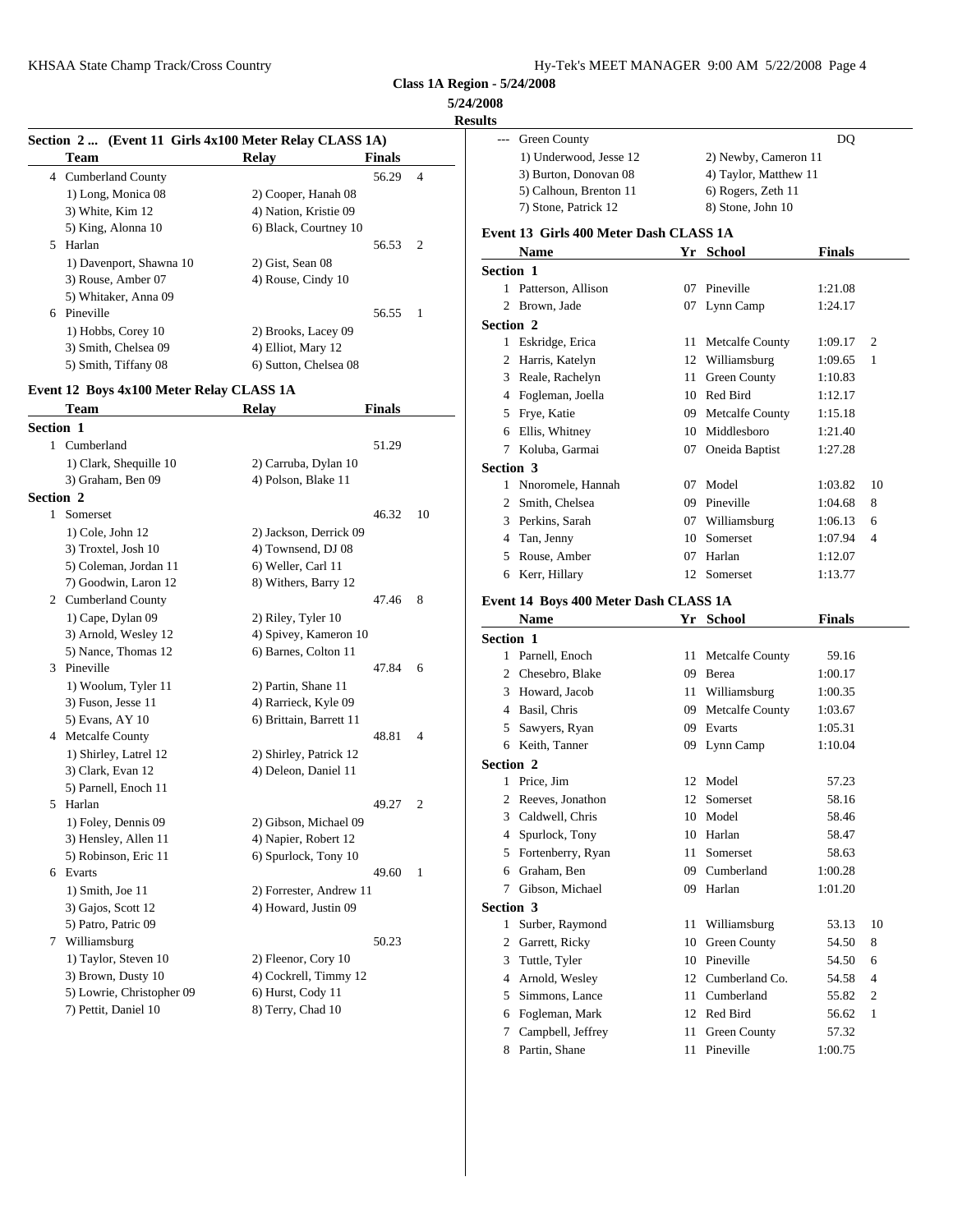**5/24/2008**

| sn |
|----|
|    |

|                  |                                           |    |                    |                    |        | results          |                              |
|------------------|-------------------------------------------|----|--------------------|--------------------|--------|------------------|------------------------------|
|                  | Event 15 Girls 300 Meter Hurdles CLASS 1A |    |                    |                    |        |                  | 8 Hurst, Day                 |
|                  | Name                                      |    | Yr School          | <b>Finals</b>      |        | 9                | Smith, Eliz                  |
|                  |                                           |    |                    |                    |        | 10               | Perkins, Sa                  |
| <b>Section 1</b> | 1 Bowman, Nikki                           |    | 09 Evarts          | 1:00.99            |        | 11               | Young, Ar                    |
|                  | 2 Jarboe, Kailee                          |    | 07 Williamsburg    | 1:07.17            |        | 12               | Harris, Ka                   |
|                  | --- Barrett-Turner, Kaylee                |    | 08 Owsley County   | DQ                 |        |                  | 13 Brock, Ap:                |
| Section 2        |                                           |    |                    |                    |        |                  | <b>Event 18 Boys</b>         |
|                  | 1 Gist, Sean                              |    | 08 Harlan          | 58.15              | 1      |                  | <b>Name</b>                  |
|                  | 2 Woodard, Samantha                       |    | 11 Berea           | 58.30              |        | <b>Section 1</b> |                              |
|                  | 3 Perkins, Cristi                         |    | 12 Red Bird        | 59.30              |        |                  | 1 Joplin, Bre                |
|                  | 4 Baker, Brenda                           |    | 08 Evarts          | 1:03.92            |        |                  | 2 Milby, Bro                 |
|                  | 5 Eff, Kittie                             |    | 11 Oneida Baptist  | 1:06.65            |        |                  | 3 Sites, Jeren               |
|                  | --- Young, Brittany                       |    | 07 Green County    | DQ                 |        |                  | 4 Surber, Ra                 |
| Section 3        |                                           |    |                    |                    |        |                  | 5 Stone, Pati                |
|                  | 1 Harnack, Chelsea                        |    | 10 Model           | 49.00              | 10     |                  | 6 Barnes, Co                 |
|                  | 2 Rouse, Cindy                            |    | 10 Harlan          | 52.85              | 8      | 7                | Shirley, Pa                  |
|                  | 3 Covington, Clorissa                     |    | 07 Somerset        | 55.20              | 6      |                  | 8 Cunningha                  |
|                  | 4 Nnoromele, Nmeli                        |    | 12 Model           | 55.96              | 4      |                  | Napier, Ro                   |
|                  | 5 Peace, Miranda                          |    | 07 Williamsburg    | 56.06              | 2      | 10               | Robinson,                    |
|                  | 6 Gilliam, Whitney                        |    | 09 Cumberland      | 58.22              |        | 11               | Carruba, D                   |
|                  | 7 Hobbs, Corey                            |    | 10 Pineville       | 1:02.71            |        |                  | 12 Fuson, Dy                 |
|                  |                                           |    |                    |                    |        |                  | 13 Keith, Jess               |
|                  | Event 16 Boys 300 Meter Hurdles CLASS 1A  |    |                    |                    |        |                  | 14 Eagle, Tyle               |
|                  | <b>Name</b>                               |    | Yr School          | <b>Finals</b>      |        |                  |                              |
| <b>Section 1</b> |                                           |    |                    |                    |        |                  | <b>Event 19 Girls</b>        |
|                  | 1 Sawyers, Ryan                           |    | 09 Evarts          | 58.50              |        |                  | <b>Name</b>                  |
|                  | 2 Williams, Joseph                        |    | 11 Pineville       | 1:00.29            |        | Section 1        |                              |
|                  | --- Pace, Richard                         |    | 08 Evarts          | FS                 |        |                  | 1 Burke, Me                  |
| Section 2        | 1 Foley, Dennis                           |    | 09 Harlan          | 49.91              |        | 3                | 2 Eff, Kittie<br>Jarboe, Ka  |
|                  | 2 Clark, Danny                            |    | 11 Somerset        | 51.00              |        |                  | 4 Christian,                 |
|                  | 3 Seale, Matt                             |    | 10 Owsley County   | 52.87              |        | Section 2        |                              |
|                  | 4 Polson, Blake                           |    | 11 Cumberland      | 53.40              |        |                  | 1 Nation, Kr                 |
|                  | 5 Cockrell, Timmy                         |    | 12 Williamsburg    | 55.28              |        |                  | 2 Tinsley, M                 |
|                  | --- Clark, Shequille                      |    | 10 Cumberland      | DQ                 |        | 3                | Brooks, La                   |
| Section 3        |                                           |    |                    |                    |        |                  | 4 Bright, Sai                |
|                  | 1 Spivey, Kameron                         |    | 10 Cumberland Co.  | 42.67              | 10     |                  | 5 Ellis, Whit                |
|                  | 2 Wagner, Sidney                          |    | 11 Lynn Camp       | 45.62              | 8      |                  | 6 Mathis, Ke                 |
|                  | 3 Bourne, Tyler                           |    | 12 Somerset        | 46.65              | 6      |                  | Section 3                    |
|                  | 4 Shirley, Latrel                         |    | 12 Metcalfe County | 46.76              | 4      |                  | 1 Pratt, Kayl                |
| 5                | Sode, Luke                                |    | 11 Green County    | 47.33              | 2      | $\overline{2}$   | Harnack, O                   |
|                  | 6 Underwood, Jesse                        |    | 12 Green County    | 48.49              | 1      | 3                | Dunn, CeQ                    |
|                  | --- Woolum, Tyler                         |    | 11 Pineville       | DQ                 |        |                  | 4 Bethel, Jak                |
|                  |                                           |    |                    |                    |        | 5.               | Peace, Mir                   |
|                  | Event 17 Girls 800 Meter Run CLASS 1A     |    |                    |                    |        | 6                | Elliot, Mar                  |
|                  | Name                                      |    | Yr School          | <b>Finals</b>      |        | 7                | Alexander.                   |
| Section 1        |                                           |    |                    |                    |        |                  |                              |
| 1                | Shelton, Rebecca                          |    | 12 Model<br>Model  | 2:30.04            | 10     |                  | <b>Event 20 Boys</b><br>Name |
|                  | 2 Wimberly, Mary Ellen                    | 11 | 10 Green County    | 2:30.89            | 8      |                  |                              |
|                  | 3 Deaton, Raegan<br>4 Cornett, Lauren     |    | 09 Somerset        | 2:33.51<br>2:38.59 | 6<br>4 | Section 1        | 1 Calhoun, E                 |
|                  | 5 Shofner, Baylee                         |    | 08 Green County    | 2:39.62            | 2      |                  | 2 Parnell, Er                |
|                  | 6 Krause, Mariko                          |    | 08 Somerset        | 2:42.13            | 1      |                  | 3 Phipps, Bi                 |
| 7                | Davenport, Shawna                         |    | 10 Harlan          | 2:46.04            |        |                  | 4 Basil, Chri                |
|                  |                                           |    |                    |                    |        | 5                | Sehmann,                     |
|                  |                                           |    |                    |                    |        |                  |                              |

| <b>Results</b>   |                                        |    |                        |               |                |
|------------------|----------------------------------------|----|------------------------|---------------|----------------|
|                  | 8 Hurst, Dayla                         |    | 09 Metcalfe County     | 2:47.97       |                |
| 9                | Smith, Eliza                           |    | 07 Cumberland Co.      | 2:48.27       |                |
|                  | 10 Perkins, Sarah                      |    | 07 Williamsburg        | 2:48.59       |                |
|                  | 11 Young, Amber                        |    | 12 Metcalfe County     | 2:49.76       |                |
|                  | 12 Harris, Katelyn                     |    | 12 Williamsburg        | 2:58.13       |                |
|                  | 13 Brock, April                        |    | 09 Evarts              | 3:28.06       |                |
|                  | Event 18 Boys 800 Meter Run CLASS 1A   |    |                        |               |                |
|                  | Name                                   |    | Yr School              | <b>Finals</b> |                |
| Section 1        |                                        |    |                        |               |                |
|                  | 1 Joplin, Brent                        |    | 10 Somerset            | 2:11.05       | 10             |
|                  | 2 Milby, Brock                         |    | 10 Green County        | 2:11.55       | 8              |
|                  | 3 Sites, Jeremy                        |    | 12 Somerset            | 2:11.58       | 6              |
|                  | 4 Surber, Raymond                      |    | 11 Williamsburg        | 2:13.36       | $\overline{4}$ |
|                  | 5 Stone, Patrick                       |    | 12 Green County        | 2:16.04       | 2              |
|                  | 6 Barnes, Colton                       |    | 11 Cumberland Co.      | 2:19.48       | 1              |
| 7                | Shirley, Patrick                       |    | 12 Metcalfe County     | 2:19.77       |                |
|                  | 8 Cunningham, Michael                  |    | 11 Pineville           | 2:21.76       |                |
|                  | 9 Napier, Robert                       |    | 12 Harlan              | 2:24.34       |                |
|                  | 10 Robinson, Eric                      |    | 11 Harlan              | 2:24.82       |                |
|                  | 11 Carruba, Dylan                      |    | 10 Cumberland          | 2:24.93       |                |
|                  | 12 Fuson, Dylan                        |    | 08 Evarts              | 2:48.59       |                |
|                  | 13 Keith, Jessie                       |    | 07 Lynn Camp           | 2:51.80       |                |
|                  | 14 Eagle, Tyler                        |    | 08 Lynn Camp           | 2:52.24       |                |
|                  | Event 19 Girls 200 Meter Dash CLASS 1A |    |                        |               |                |
|                  | <b>Name</b>                            |    | Yr School              | <b>Finals</b> |                |
| Section 1        |                                        |    |                        |               |                |
|                  | 1 Burke, Merita                        |    | 07 Lynn Camp           | 33.42         |                |
|                  | 2 Eff, Kittie                          |    | 11 Oneida Baptist      | 34.01         |                |
|                  | 3 Jarboe, Kailee                       |    | 07 Williamsburg        | 35.51         |                |
|                  | 4 Christian, Ciara                     |    | 08 Owsley County       | 38.49         |                |
| <b>Section 2</b> |                                        |    |                        |               |                |
|                  | 1 Nation, Kristie                      |    | 09 Cumberland Co.      | 29.55         | 2              |
|                  | 2 Tinsley, Marisha                     |    | 11 Cumberland          | 31.08         |                |
|                  | 3 Brooks, Lacey                        |    | 09 Pineville           | 32.01         |                |
|                  | 4 Bright, Samantha                     |    | 08 Lynn Camp           | 32.27         |                |
|                  | 5 Ellis, Whitney                       |    | 10 Middlesboro         | 32.91         |                |
|                  | 6 Mathis, Keasha                       |    | 11 Owsley County       | 33.53         |                |
| Section 3        |                                        |    |                        |               |                |
|                  | 1 Pratt, Kaylyn                        |    | 12 Model               | 27.43         | 10             |
|                  | 2 Harnack, Chelsea                     |    | 10 Model               | 28.55         | 8              |
|                  | 3 Dunn, CeQuinta                       |    | 10 Green County        | 28.79         | 6              |
|                  | 4 Bethel, Jakeisha                     |    | 07 Somerset            | 29.53         | $\overline{4}$ |
|                  | 5 Peace, Miranda                       |    | 07 Williamsburg        | 29.62         | 1              |
|                  | 6 Elliot, Mary                         |    | 12 Pineville           | 30.42         |                |
| 7                | Alexander, Sabra                       |    | 11 Somerset            | 30.70         |                |
|                  | Event 20 Boys 200 Meter Dash CLASS 1A  |    |                        |               |                |
|                  | Name                                   |    | Yr School              | <b>Finals</b> |                |
| Section 1        |                                        |    |                        |               |                |
|                  | 1 Calhoun, Brenton                     |    | 11 Green County        | 26.81         |                |
|                  | 2 Parnell, Enoch                       | 11 | <b>Metcalfe County</b> | 27.72         |                |
|                  | 3 Phipps, Bill                         |    | 11 Pineville           | 27.76         |                |
|                  | 4 Basil, Chris                         | 09 | Metcalfe County        | 28.27         |                |
|                  | 5 Sehmann, Andrew                      |    | 09 Model               | 28.59         |                |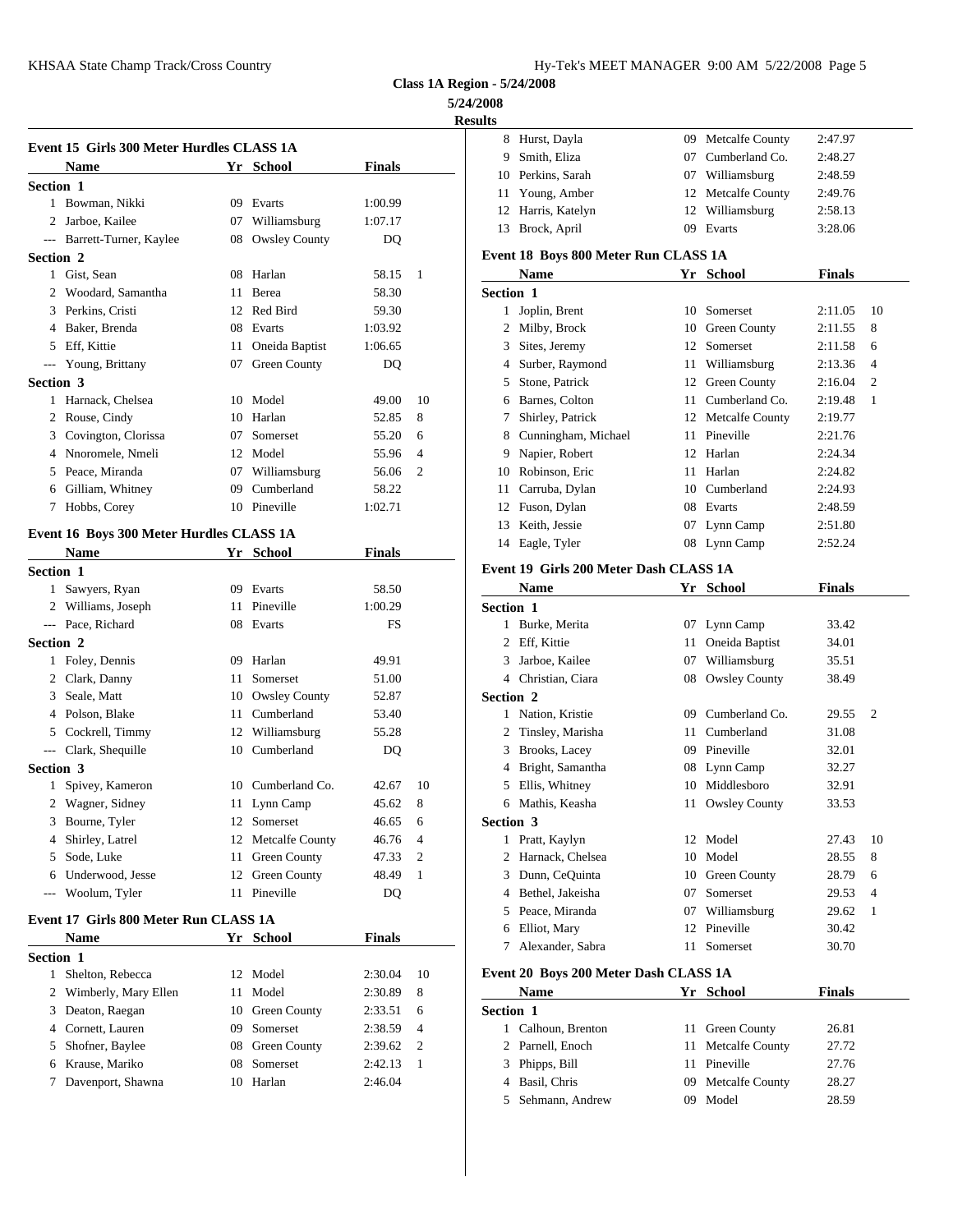**5/24/2008 Results**

**Section 1 ... (Event 20 Boys 200 Meter Dash CLASS 1A) Name Yr School Finals** 6 Pace, Richard 08 Evarts 28.67 7 Nance, Thomas 12 Cumberland Co. 29.32 **Section 2** 1 Hensley, Allen 11 Harlan 25.02 2 2 Taylor, Cameron 09 Harlan 27.54 --- Smith, Joe 11 Evarts DQ **Section 3** 1 Cole, John 12 Somerset 22.85 10 2 Troxtel, Josh 10 Somerset 24.58 8 3 Getachew, Napolion 12 Oneida Baptist 24.80 6 4 Rogers, Zeth 11 Green County 24.90 4 5 Evans, AY 10 Pineville 25.81 1 6 Price, Jim 12 Model 25.92 7 Wagner, Sidney 11 Lynn Camp 26.38 8 Taylor, Steven 10 Williamsburg 28.43 **Event 21 Girls 3200 Meter Run CLASS 1A Name Yr School Finals Section 1** 1 Frank, Molly 07 Green County 13:18.11 10 2 Tan, Jenny 10 Somerset 13:27.55 8 3 Parson, Shawna 09 Green County 13:28.10 6 4 Hurst, Dayla 09 Metcalfe County 13:43.72 4 5 Cahill, Leila 10 Model 13:52.99 2 (3) B

| $\sim$ 1 and 0.11, 1.11, 1.11, 1.11 |     | $\sigma$ $\sigma$ $\sigma$ $\sigma$ | 10.40110 |    | L Y N               |
|-------------------------------------|-----|-------------------------------------|----------|----|---------------------|
| 4 Hurst, Dayla                      |     | 09 Metcalfe County                  | 13:43.72 | -4 | 1) R                |
| 5 Cahill, Leila                     |     | 10 Model                            | 13:52.99 | 2  | $3)$ B              |
| 6 Thomas, Barbara                   |     | 11 Owsley County                    | 14:07.47 |    | $5$ ) H             |
| 7 Kerr, Maria                       |     | 10 Somerset                         | 14:32.83 |    | 8 Pine              |
| 8 Helton, Hayley                    |     | 09 Evarts                           | 16:23.40 |    | $1)$ S              |
| 9 Thompson, Sarah                   | 09  | Williamsburg                        | 16:59.75 |    | $3)$ S <sub>1</sub> |
| 10 Smith, Holly                     | 09. | Williamsburg                        | 17:14.13 |    |                     |
| 11 Middleton, Jessica               |     | 10 Evarts                           | 18:29.88 |    | 7) E                |

### **Event 22 Boys 3200 Meter Run CLASS 1A**

|                  | <b>Name</b>                               |    | Yr School             | <b>Finals</b> |                |           | Tean            |
|------------------|-------------------------------------------|----|-----------------------|---------------|----------------|-----------|-----------------|
| <b>Section 1</b> |                                           |    |                       |               |                | Section 2 |                 |
| 1                | Adams, Tyler                              |    | 12 Somerset           | 11:10.75      | 10             |           | Green           |
| 2                | Wesley, Jarrod                            | 08 | Somerset              | 11:22.28      | 8              |           | $1)$ Stc        |
| 3                | Barrett, Brian                            |    | 12 Evarts             | 11:29.43      | 6              |           | $3)$ Bu         |
|                  | Shively, Stanton                          | 11 | Green County          | 11:35.36      | $\overline{4}$ |           | 5) Sti          |
| 5                | Patterson, Alex                           | 10 | Green County          | 11:50.49      | $\overline{c}$ |           | 7) Ne           |
| 6                | Collins, Daniel                           | 10 | <b>Owsley County</b>  | 12:03.20      | 1              | 2         | Piney           |
| 7                | Weidlich, Andrew                          | 11 | Oneida Baptist        | 12:28.98      |                |           | $1)$ W          |
| 8                | Faulkner, Bradley                         | 09 | Williamsburg          | 12:50.88      |                |           | 3) Ra<br>5) Phi |
| 9                | Wren, Josh                                | 11 | Williamsburg          | 13:37.27      |                |           | $7)$ Per        |
| 10               | Brewer, Dylan                             | 09 | Harlan                | 16:17.35      |                | 3         | Willia          |
| $---$            | Bishop, Ian                               | 10 | <b>Owsley County</b>  | <b>DNF</b>    |                |           | $1)$ Co         |
|                  | Event 23 Girls 4x400 Meter Relay CLASS 1A |    |                       |               |                |           | $3)$ Ter        |
|                  | <b>Team</b>                               |    | Relay                 | <b>Finals</b> |                |           | 5) Fai          |
|                  |                                           |    |                       |               |                |           | 7) Wr           |
| Section 2        |                                           |    |                       |               |                | 4         | Metca           |
| 1                | Green County                              |    |                       | 4:29.45       | 10             |           | $1)$ Sh         |
|                  | 1) Gettings, Cheyenne 09                  |    | 2) Deaton, Raegan 10  |               |                |           | $3)$ Cla        |
|                  | 3) Estes, Brooke 09                       |    | 4) Shofner, Baylee 08 |               |                |           | - -             |

5) Reale, Rachelyn 11 6) Sallee, Paige 09 7) Frost, Val 11 8) Young, Brittany 07

| 2 | Model                      | 4:32.21                  | 8 |
|---|----------------------------|--------------------------|---|
|   | 1) Kubala, Alex 09         | 2) Brandenburg, Megan 12 |   |
|   | 3) Wimberly, Mary Ellen 11 | 4) Shelton, Rebecca 12   |   |
|   | 5) Pratt, Kaylyn 12        | 6) Harnack, Chelsea 10   |   |
|   | 7) Nnoromele, Nmeli 12     | 8) Nnoromele, Hannah 07  |   |
| 3 | Somerset                   | 4:42.40                  | 6 |
|   | 1) Krause, Mariko 08       | 2) Cornett, Lauren 09    |   |
|   | 3) Jones, Rolisa 10        | 4) Kerr, Hillary 12      |   |
|   | 5) Coldiron, Elizabeth 07  | 6) Alexander, Sabra 11   |   |
|   | 7) Bethel, Jakeisha 07     | 8) Kerr, Maria 10        |   |
|   | 4 Metcalfe County          | 4:45.51                  | 4 |
|   | 1) Eskridge, Erica 11      | 2) Shirley, Lanisha 09   |   |
|   | 3) Young, Amber 12         | 4) Robertson, Emily 07   |   |
|   | 5) Frye, Katie 09          | 6) Acree, Holly 09       |   |
|   | 7) Evans, Liz 12           | 8) Morrison, Mohogany 09 |   |
| 5 | Williamsburg               | 4:45.52                  | 2 |
|   | 1) Stonher, Megan 10       | 2) Rains, Whitney 11     |   |
|   | 3) Perkins, Sarah 07       | 4) Harris, Katelyn 12    |   |
|   | 5) White, Kelsey 11        | 6) Thompson, Sarah 09    |   |
|   | 7) Jones, Shelby 09        | 8) Smith, Holly 09       |   |
|   | 6 Cumberland County        | 4:53.06                  | 1 |
|   | 1) Long, Monica 08         | 2) Nation, Kristie 09    |   |
|   | 3) Cooper, Hanah 08        | 4) White, Kim 12         |   |
|   | 5) Smith, Eliza 07         | 6) Black, Courtney 10    |   |
|   | 7 Lynn Camp                | 4:56.37                  |   |
|   | 1) Roskopf, Brooke 08      | 2) Grubb, Chelsea 10     |   |
|   | 3) Burke, Merita 07        | 4) Mason, Kayla 11       |   |
|   | 5) Hagen, Hailey 07        |                          |   |
|   | 8 Pineville                | 4:57.08                  |   |
|   | 1) Smith, Chelsea 09       | 2) Brooks, Lacey 09      |   |
|   | 3) Sutton, Chelsea 08      | 4) Smith, Tiffany 08     |   |
|   |                            | 6) Patterson, Allison 07 |   |
|   | 7) Elliot, Mary 12         |                          |   |

#### **Event 24 Boys 4x400 Meter Relay CLASS 1A**

|                  | <b>Team</b>             | Relay                   | <b>Finals</b> |    |
|------------------|-------------------------|-------------------------|---------------|----|
| <b>Section 2</b> |                         |                         |               |    |
| 1.               | Green County            |                         | 3:41.63       | 10 |
|                  | 1) Stone, Patrick 12    | 2) Garrett, Ricky 10    |               |    |
|                  | 3) Burton, Donovan 08   | 4) Rogers, Zeth 11      |               |    |
|                  | 5) Stillwell, Jordan 12 | 6) Sode, Luke 11        |               |    |
|                  | 7) Newby, Cameron 11    | 8) Campbell, Jeffrey 11 |               |    |
| $\mathfrak{D}$   | Pineville               |                         | 3:47.18       | 8  |
|                  | 1) Woolum, Tyler 11     | 2) Tuttle, Tyler 10     |               |    |
|                  | 3) Rarrieck, Kyle 09    | 4) Partin, Shane 11     |               |    |
|                  | 5) Phipps, Bill 11      | 6) Brittain, Barrett 11 |               |    |
|                  | 7) Perry, Jake 10       |                         |               |    |
| 3                | Williamsburg            |                         | 3:51.05       | 6  |
|                  | 1) Combs, Jack 11       | 2) Taylor, Steven 10    |               |    |
|                  | 3) Terry, Chad 10       | 4) Surber, Raymond 11   |               |    |
|                  | 5) Faulkner, Bradley 09 | 6) Howard, Jacob 11     |               |    |
|                  | 7) Wren, Josh 11        | 8) Cockrell, Timmy 12   |               |    |
| 4                | <b>Metcalfe County</b>  |                         | 3:51.95       | 4  |
|                  | 1) Shirley, Latrel 12   | 2) Shirley, Patrick 12  |               |    |
|                  | 3) Clark, Evan 12       | 4) Deleon, Daniel 11    |               |    |
|                  | 5) Basil, Chris 09      | 6) Parnell, Enoch 11    |               |    |
|                  |                         |                         |               |    |